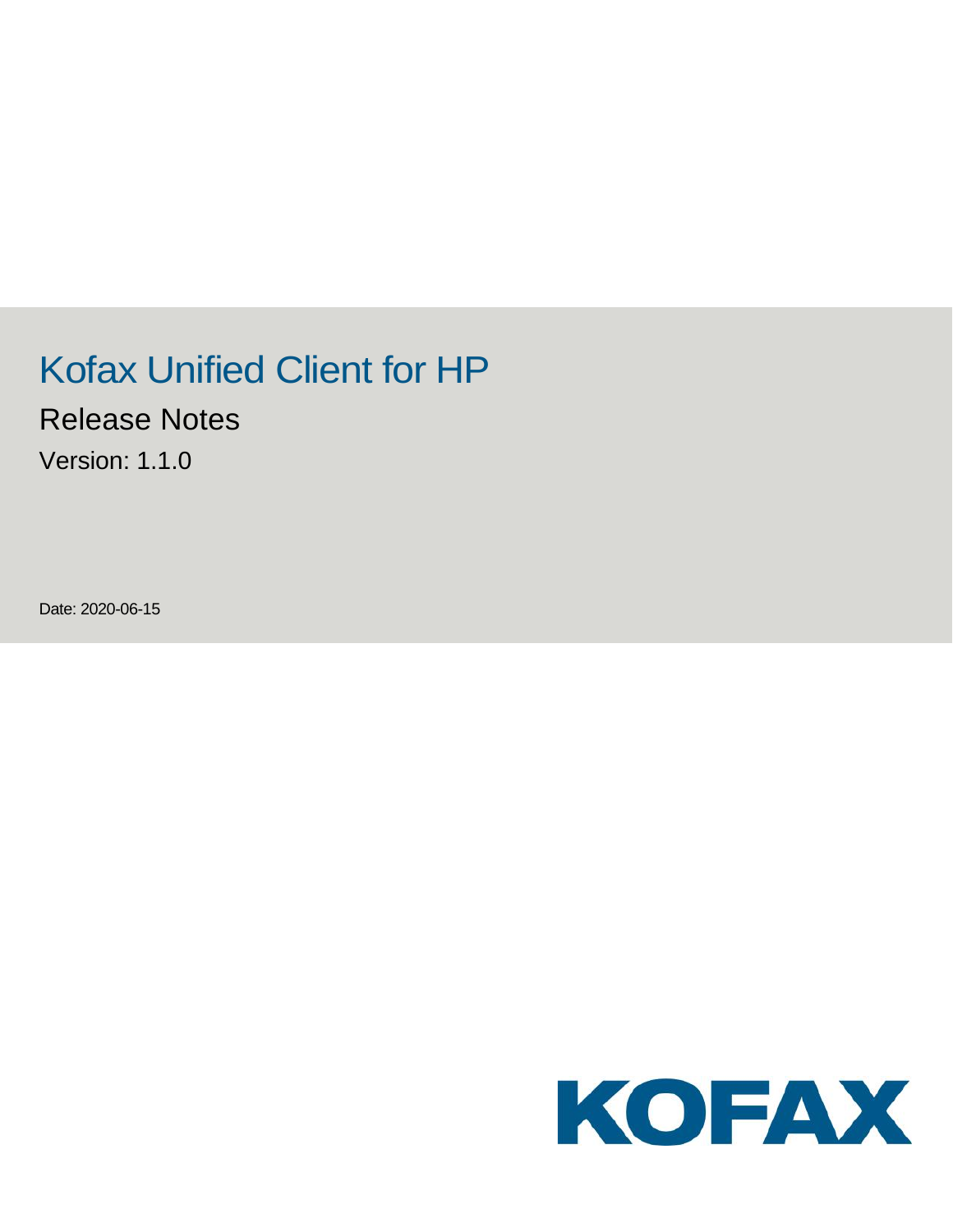## **Release History**

| <b>Version</b> | <b>Released</b>  | <b>Affected</b> | <b>Description of Change</b> |
|----------------|------------------|-----------------|------------------------------|
| 1.0.0          | June 15,<br>2020 | All             | Initial release.             |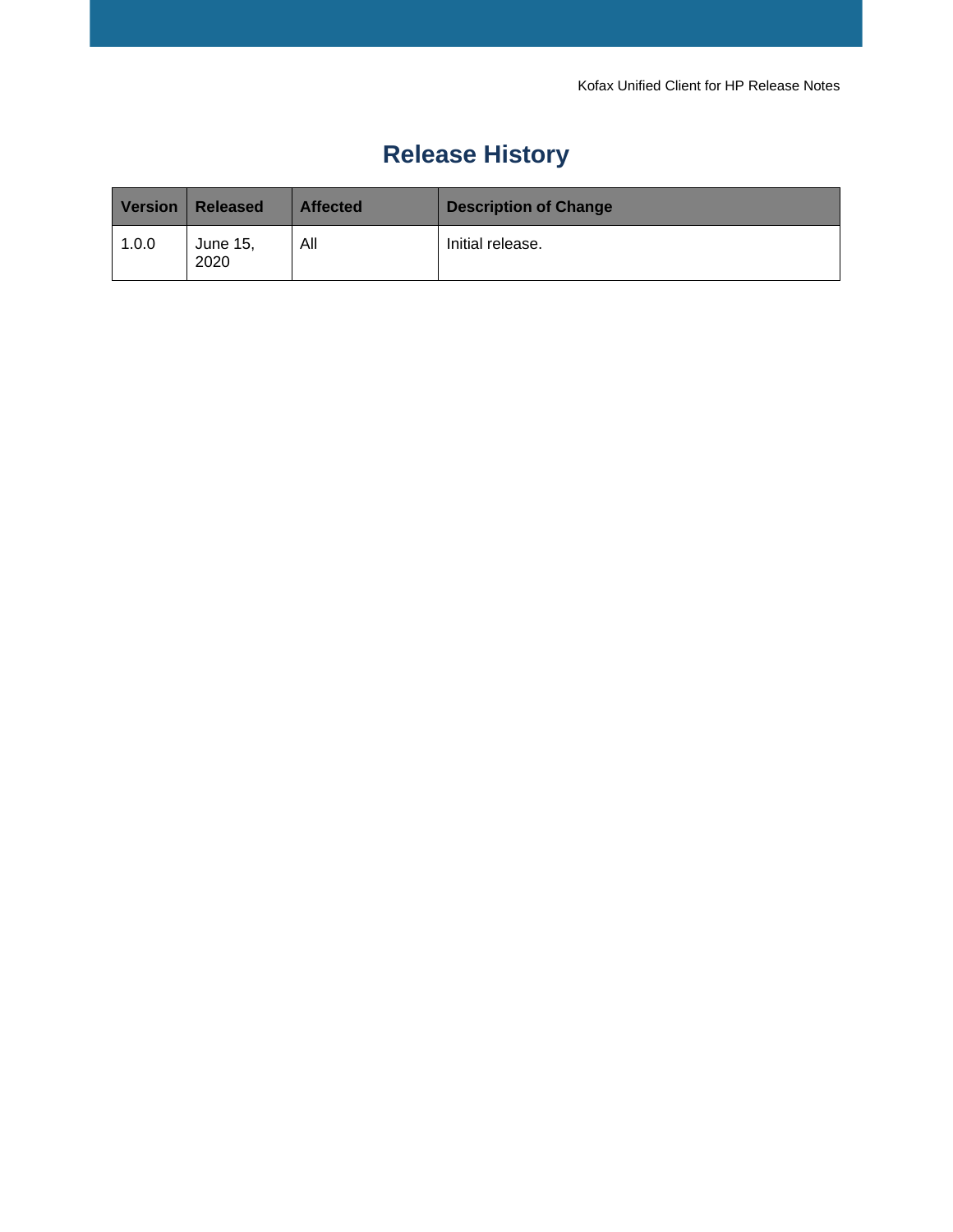## **Contents**

| $2^{\circ}$ |  |  |
|-------------|--|--|
|             |  |  |
|             |  |  |
|             |  |  |
|             |  |  |
|             |  |  |
|             |  |  |
|             |  |  |
|             |  |  |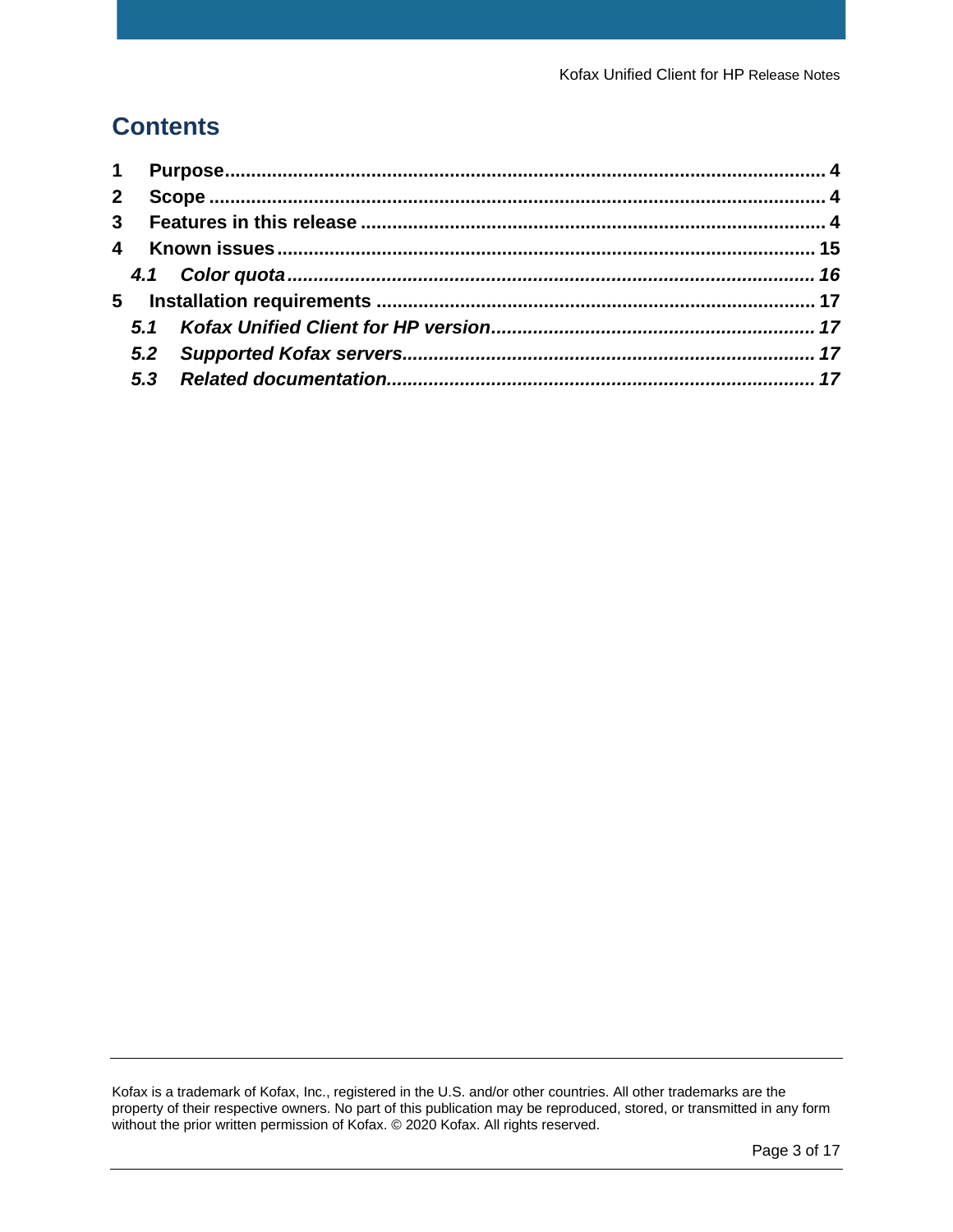#### <span id="page-3-0"></span>**1 Purpose**

This document summarizes and communicates the new features, requirements, and known issues for Kofax Unified Client for HP.

## <span id="page-3-1"></span>**2 Scope**

This document includes an overview of the features and known issues at this time.

## <span id="page-3-2"></span>**3 Features in this release**

| <b>Product Introduction</b>                                                                               |                                                                                                                                                                                                                                                                                                                                                                                                                                                                                                                                                                                                      |                                                                                                                                                                                                                                                                                                                                                        |  |  |
|-----------------------------------------------------------------------------------------------------------|------------------------------------------------------------------------------------------------------------------------------------------------------------------------------------------------------------------------------------------------------------------------------------------------------------------------------------------------------------------------------------------------------------------------------------------------------------------------------------------------------------------------------------------------------------------------------------------------------|--------------------------------------------------------------------------------------------------------------------------------------------------------------------------------------------------------------------------------------------------------------------------------------------------------------------------------------------------------|--|--|
| <b>Feature</b>                                                                                            | <b>Description</b>                                                                                                                                                                                                                                                                                                                                                                                                                                                                                                                                                                                   | <b>Benefit</b>                                                                                                                                                                                                                                                                                                                                         |  |  |
| <b>Updated unified</b><br>client for HP with<br><b>ControlSuite</b>                                       | Updated Unified Client that provides<br>ControlSuite authentication, document<br>and data capture capability and print<br>release direct on the panel of supported<br>HP devices.<br>This Unified Client is supported with:<br>ControlSuite version 1.1 with Fix<br>Pack 2 (or higher).<br>Device Registration Service (DRS)<br>$\bullet$<br>version 8.1.1 (or higher).<br>Device Web Server (DWS) version<br>$\bullet$<br>5.10.0 (or higher).<br>Or, individual server components:<br>Equitrac version 6.1 with Fix Pack 2<br>(or higher).<br>AutoStore version 8.1 with Fix Pack<br>2 (or higher). | Provides an enterprise print and<br>data capture solution that<br>orchestrates the secure release of<br>print jobs and delivery of paper,<br>electronic documents and data into<br>business applications directly on<br>the panel of supported HP devices.                                                                                             |  |  |
| <b>Seamless</b><br>integration between<br>Kofax print and<br>capture solutions as<br>part of ControlSuite | The Unified Client will allow the user to<br>seamlessly and simply login and access<br>print & capture workflows provided by<br>ControlSuite within one single<br>embedded application on the device.<br>Print transactions that are recorded<br>through the print component and Scan<br>transactions that are carried out through<br>the capture component on the device<br>are recorded within the reporting                                                                                                                                                                                       | Provides a single print and capture<br>workflow user experience that<br>increases productivity and reduces<br>the time to access document<br>workflows in a single user session<br>at the device.<br>The ability to track print and scan<br>activity in a single session reduces<br>production costs and provides a<br>concise performance view of the |  |  |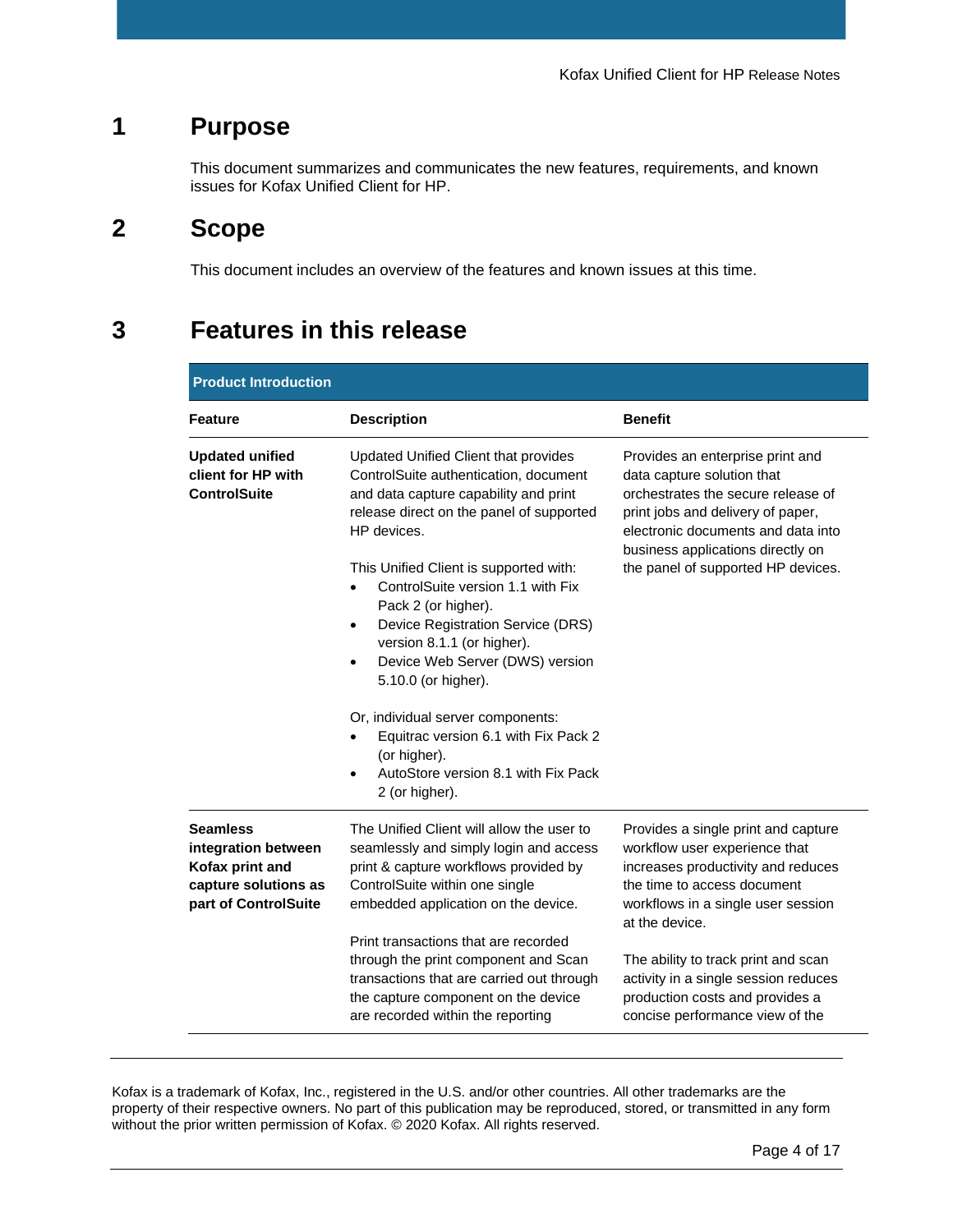|                                                                | database (depending on configuration).<br>This also extends to native device copy<br>and scan transactions should the device<br>allow.                                                                                                                                                                               | business process which allows<br>administrators to make adjustments<br>where necessary.                                                                                             |
|----------------------------------------------------------------|----------------------------------------------------------------------------------------------------------------------------------------------------------------------------------------------------------------------------------------------------------------------------------------------------------------------|-------------------------------------------------------------------------------------------------------------------------------------------------------------------------------------|
| <b>Built for HP</b><br><b>FutureSmart 4</b><br>enabled devices | The Unified Client is built with the latest<br>HP FutureSmart 4 platform that ensures<br>that latest device features and functions<br>can be supported with this client.                                                                                                                                             | Provide a new modern experience<br>with secure print release direct on<br>the panel of supported HP<br>FutureSmart 4 enabled devices.                                               |
| <b>HP Secure by</b><br><b>Default Compliant</b>                | The Unified Client has been designed<br>with HP Secure by Default that ensures<br>that latest device security features can<br>be supported with this client.                                                                                                                                                         | Increased security allowing<br>customers to follow HP best<br>practice for securing their devices<br>before or after installation of Kofax<br>ControlSuite.                         |
| <b>Supported</b><br>Languages for<br><b>Unified Client</b>     | The Unified Client is localized and<br>supports the following languages:<br>English, French, Italian, German,<br>Spanish and Portuguese                                                                                                                                                                              | Partners and customers can deploy<br>the embedded client into local<br>deployments with localized<br>language support for countries<br>listed in the description of the<br>feature. |
| <b>User Experience</b>                                         |                                                                                                                                                                                                                                                                                                                      |                                                                                                                                                                                     |
| <b>Feature</b>                                                 | <b>Description</b>                                                                                                                                                                                                                                                                                                   | <b>Benefit</b>                                                                                                                                                                      |
| <b>Logon Screen</b>                                            | When using the ControlSuite<br>authentication module, the Unified<br>Client can be configured to display a<br>Logon Screen that provides a quick and<br>easy logon experience by inputting a<br>Username and Password or PIN1/PIN2<br>or by swiping an ID card. The Logon<br>Screen also has navigation shortcuts to | Increased level of device security,<br>where only authenticated users with<br>valid credentials are able to access<br>functionality of the device.                                  |

Workflows that the user can select to be

An indicator is shown to inform the user

of multiple screens that can be accessed via a swipe gesture.

When using the ControlSuite authentication module, the Unified Client can display a Card Registration Screen that allows the user to register their ID card against their user account in ControlSuite. After this card is

pre-set

**Card Registration** 

**Screen**

taken to after logon.

Increased user satisfaction and productivity as well as reduction in support calls as users can register their card details directly in the interface on the device without

additional support.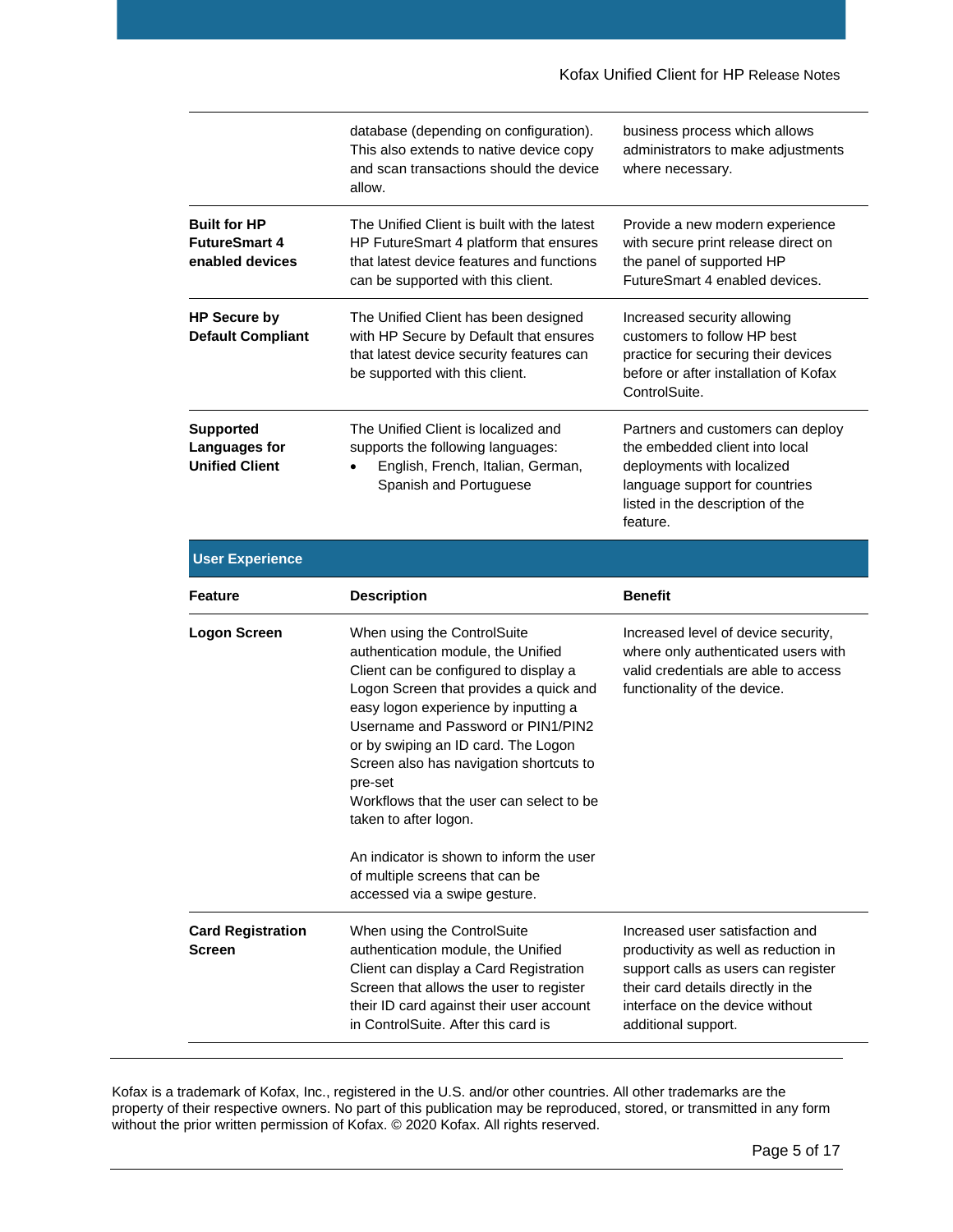|                                                | registered, this card can be used to<br>allow the user to logon.                                                                                                                                                                                                                                                                             |                                                                                                                                                                                                       |
|------------------------------------------------|----------------------------------------------------------------------------------------------------------------------------------------------------------------------------------------------------------------------------------------------------------------------------------------------------------------------------------------------|-------------------------------------------------------------------------------------------------------------------------------------------------------------------------------------------------------|
| <b>Billing Code</b><br><b>Selection Screen</b> | When using the ControlSuite<br>authentication module, the Unified<br>Client can display a Billing Code<br>selection screen immediately after logon<br>where the user is able to search for a<br>billing code for tracking purposes. The<br>user can also select if jobs carried out<br>within this session are billable or non-<br>billable. | Increased user satisfaction and<br>productivity as users are able to bill<br>their print, copy and scan usage to<br>billing accounts directly on the<br>interface of the device.                      |
| <b>Launcher Screen</b>                         | The Unified Client will display a<br>Launcher screen where the user can<br>simply and quickly access their pre-<br>determined print and capture workflows.                                                                                                                                                                                   | Increased user satisfaction and<br>productivity with a simplified<br>workflow launcher screen to access<br>and start print and capture<br>functions within the embedded<br>application on the device. |
| <b>Print Release</b><br><b>Screen</b>          | The Unified Client provides a fully<br>refreshed secure print release screen<br>with a minimalist approach with only<br>major user interactions buttons present<br>to keep screen concise and relevant to<br>user interaction.                                                                                                               | Increased user satisfaction and<br>productivity as users can access<br>their securely held print jobs<br>delivered via ControlSuite directly<br>on the interface of the device.                       |
| Print Job Info<br><b>Screen</b>                | The Unified Client allows the user to<br>select a Print Job Info Screen that<br>shows detailed information for selected<br>print jobs. The user can navigate the<br>arrow buttons at the bottom of the<br>screen to see additional details for<br>multiple print jobs that have been<br>selected.                                            | Increased user satisfaction as<br>users can review detailed<br>information of a print jobs before<br>they release it.                                                                                 |
| <b>Capture Screen</b>                          | The Unified Client displays a workflow<br>screen for Capture workflows. The<br>screen will display prompts to allow the<br>user to complete a basic form whilst<br>allowing the user to start the capture<br>workflow and change scan settings.                                                                                              | Increased user satisfaction and<br>productivity as users can access<br>advanced scanning functionality<br>delivered via ControlSuite directly<br>on the interface of the device.                      |
| <b>Scan Settings</b><br><b>Screen</b>          | The Unified Client provides a screen<br>that allows the user to select and<br>change the default scan settings that<br>are attributed to the scan job.                                                                                                                                                                                       | Increased user satisfaction and<br>productivity as users are able to<br>tailor their scan job to their<br>requirements through the use of<br>scan settings.                                           |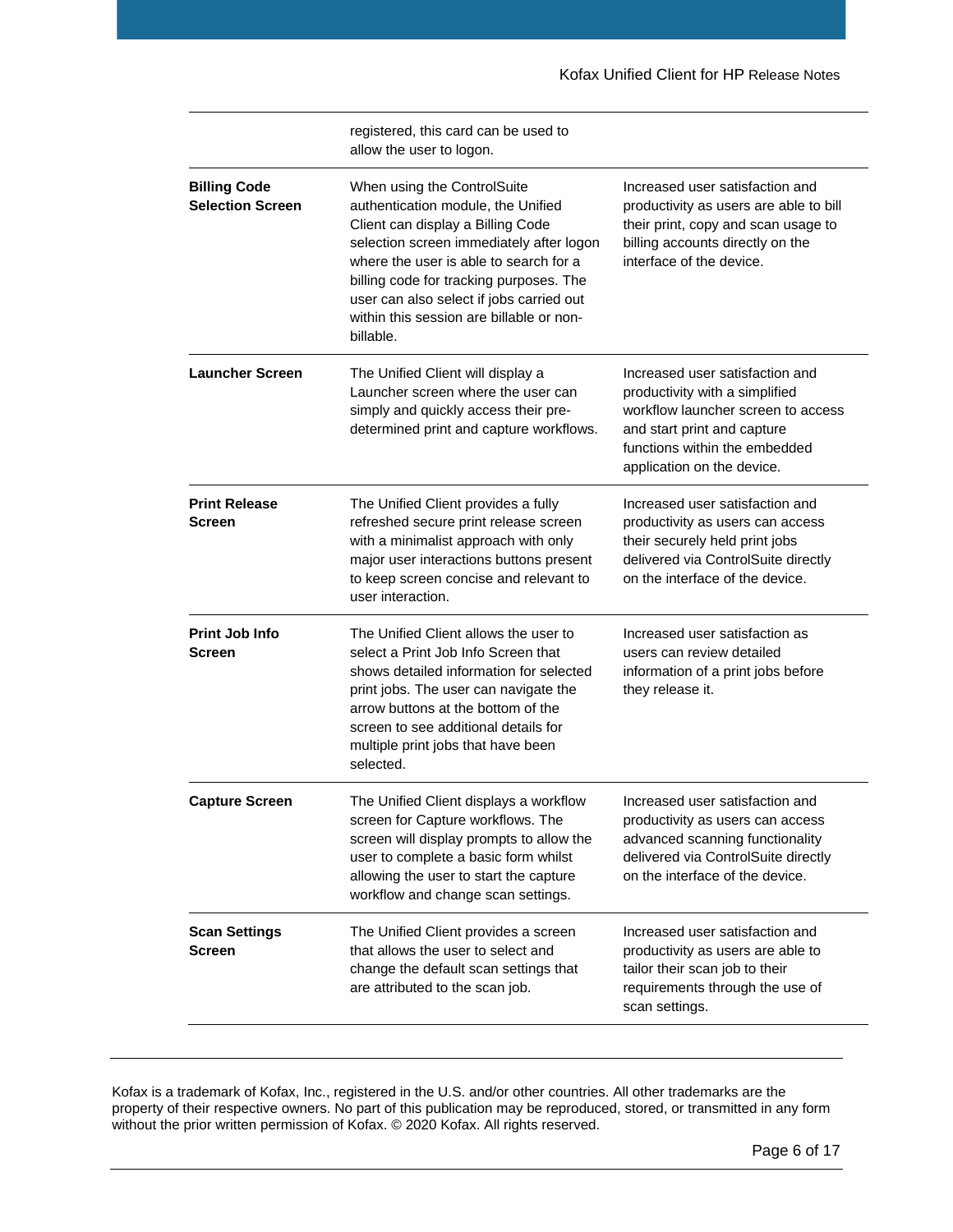| <b>Inline Error &amp; Status</b><br>Alerts via<br><b>Notification Bar</b> | The Unified Client will display inline<br>error and status alerts that will display<br>immediate alerts to the user via the<br>Notification Bar within the 'Kofax-owned'<br>User Interface, these alerts will provide<br>clear concise information in an attempt<br>to resolve user issues immediately.<br>These displayed alerts will auto fade<br>from view but can be viewed again by<br>pressing the notification bar icon, these<br>alerts can also be deleted, and all alerts<br>are purged from the display after<br>session logout. There is also a clear all<br>button for removing all notifications. | Increased user satisfaction and<br>adoption since the alerts and<br>messages provide direct feedback<br>to the user and promote an<br>interactive experience. Users can<br>immediately resolve issues at the<br>panel instead of in a downstream<br>process.                   |
|---------------------------------------------------------------------------|-----------------------------------------------------------------------------------------------------------------------------------------------------------------------------------------------------------------------------------------------------------------------------------------------------------------------------------------------------------------------------------------------------------------------------------------------------------------------------------------------------------------------------------------------------------------------------------------------------------------|--------------------------------------------------------------------------------------------------------------------------------------------------------------------------------------------------------------------------------------------------------------------------------|
| (Server) Status<br><b>Screen</b>                                          | The Unified Client can display the<br>current connection status to the<br>connected ControlSuite servers, this<br>includes three states - Online, Offline<br>or Connecting. The connected server<br>address or hostname is also shown.<br>This screen can be opened via the<br>settings menu at the top of the screen<br>and the screen will automatically show<br>in the event of a network outage.                                                                                                                                                                                                            | Increased user satisfaction as the<br>client can provide immediate<br>notification to the user of a network<br>outage condition.<br>In addition, this status screen<br>provides valuable information to the<br>service/support teams in isolating<br>error conditions on-site. |
| <b>About Screen</b>                                                       | The Unified Client can display an About<br>Screen that will relay information<br>regarding the application such as name<br>of application and version number.                                                                                                                                                                                                                                                                                                                                                                                                                                                   | Simple method for service<br>technicians to know the version<br>number of the Unified Client is<br>being used on the device.                                                                                                                                                   |
|                                                                           | <b>User Authentication and Usage Tracking</b>                                                                                                                                                                                                                                                                                                                                                                                                                                                                                                                                                                   |                                                                                                                                                                                                                                                                                |
| <b>Feature</b>                                                            | <b>Description</b>                                                                                                                                                                                                                                                                                                                                                                                                                                                                                                                                                                                              | <b>Benefit</b>                                                                                                                                                                                                                                                                 |
| Username and<br>Password                                                  | The Unified Client can accept input of a<br>username and password to start a<br>secure user session within the client,<br>these user credentials match to the<br>user's network logon that is integrated<br>into directory services. The security of<br>the password is maintained via<br>character masking.                                                                                                                                                                                                                                                                                                    | Increased level of device security<br>where only authenticated users with<br>valid credentials are able to access<br>secure print and capture workflows<br>delivered via ControlSuite.                                                                                         |
| <b>PIN1 and PIN2</b>                                                      | When using the ControlSuite<br>authentication module, the Unified Client<br>accepts input of all supported types of<br>numeric PINs. The numeric PINs uniquely                                                                                                                                                                                                                                                                                                                                                                                                                                                  | Increased level of device security<br>where only authenticated users with<br>valid PIN credentials are able to<br>access                                                                                                                                                       |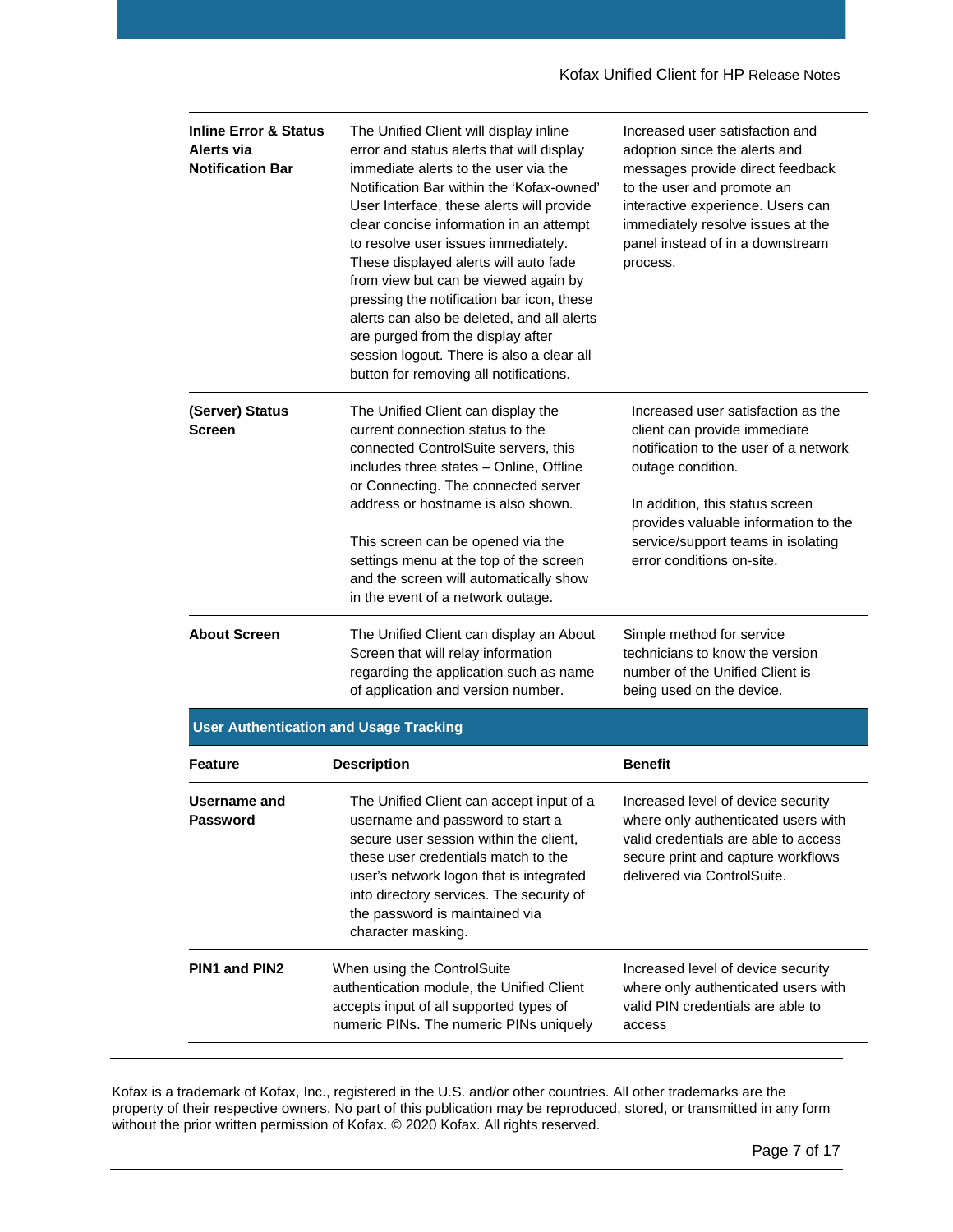|                                                                                   | identify the logged-on user who is<br>accessing the device through the client.<br>The security of PIN2 is maintained via<br>character masking.                                                                                                                                                  | secure print and capture workflows<br>delivered via ControlSuite.                                                                                                                                              |
|-----------------------------------------------------------------------------------|-------------------------------------------------------------------------------------------------------------------------------------------------------------------------------------------------------------------------------------------------------------------------------------------------|----------------------------------------------------------------------------------------------------------------------------------------------------------------------------------------------------------------|
| <b>Card Swipe</b>                                                                 | When using the ControlSuite<br>authentication module, the Unified Client<br>accepts card swipe input to identify the<br>user against their server-side credentials,<br>the card swipe action can be combined<br>with entry or additional data via PIN2 for<br>added security if required.       | Increased level of device security<br>where only authenticated users are<br>able to access secure print and<br>capture workflows delivered via<br>ControlSuite.                                                |
| <b>Card Self</b><br><b>Registration</b>                                           | When using the ControlSuite<br>authentication module, the Unified Client<br>will allow an unregistered card to be<br>swiped and the user is then prompted to<br>manually login using their network<br>credentials to register their card's PIN<br>number.                                       | Increased user satisfaction and<br>productivity as well as reduction in<br>support calls as users can register<br>their card details directly in the<br>interface on the device without<br>additional support. |
| <b>Mobile</b><br>Authentication<br>via Kofax<br><b>Business</b><br><b>Connect</b> | When using the ControlSuite<br>authentication module, the Unified Client<br>can accept user authentication via the use<br>of mobile devices with the Kofax Business<br>Connect application.<br>Please note that this functionality is only<br>provided when Kofax Micro Card Reader is<br>used. | Increased level of device security,<br>where only authenticated users are<br>able to access secure print and<br>capture workflows delivered via<br>ControlSuite.                                               |
| <b>Allow anonymous</b><br>user to bypass<br>logon prompts                         | When using the ControlSuite<br>authentication module, the Unified Client<br>can be configured to allow for guest users<br>to bypass the standard logon prompts and<br>have their subsequent print, copy and scan<br>usage charged to a pre-determined<br>account within ControlSuite.           | Provides a simple and user-friendly<br>experience for guest users that is<br>configurable to the needs of the<br>organization.                                                                                 |
| <b>Campus Card</b><br><b>Authentication</b>                                       | When using the ControlSuite<br>authentication module, the Unified Client<br>can be configured to allow for uses to<br>select accounts from a campus card<br>system for chargeback purposes.                                                                                                     | Provides a method for education<br>customers to charge print, copy,<br>scan usage on the device to<br>campus cards systems.                                                                                    |
| <b>Transaction</b><br><b>Reporting</b>                                            | When using the ControlSuite reporting<br>module, the user sessions on the Unified<br>Client will record print, copy and scan<br>activity at the device, this activity can be                                                                                                                    | Provides transparency into device<br>costs for document transactions,<br>helps reduce the financial burden of<br>spiraling print and copy costs,                                                               |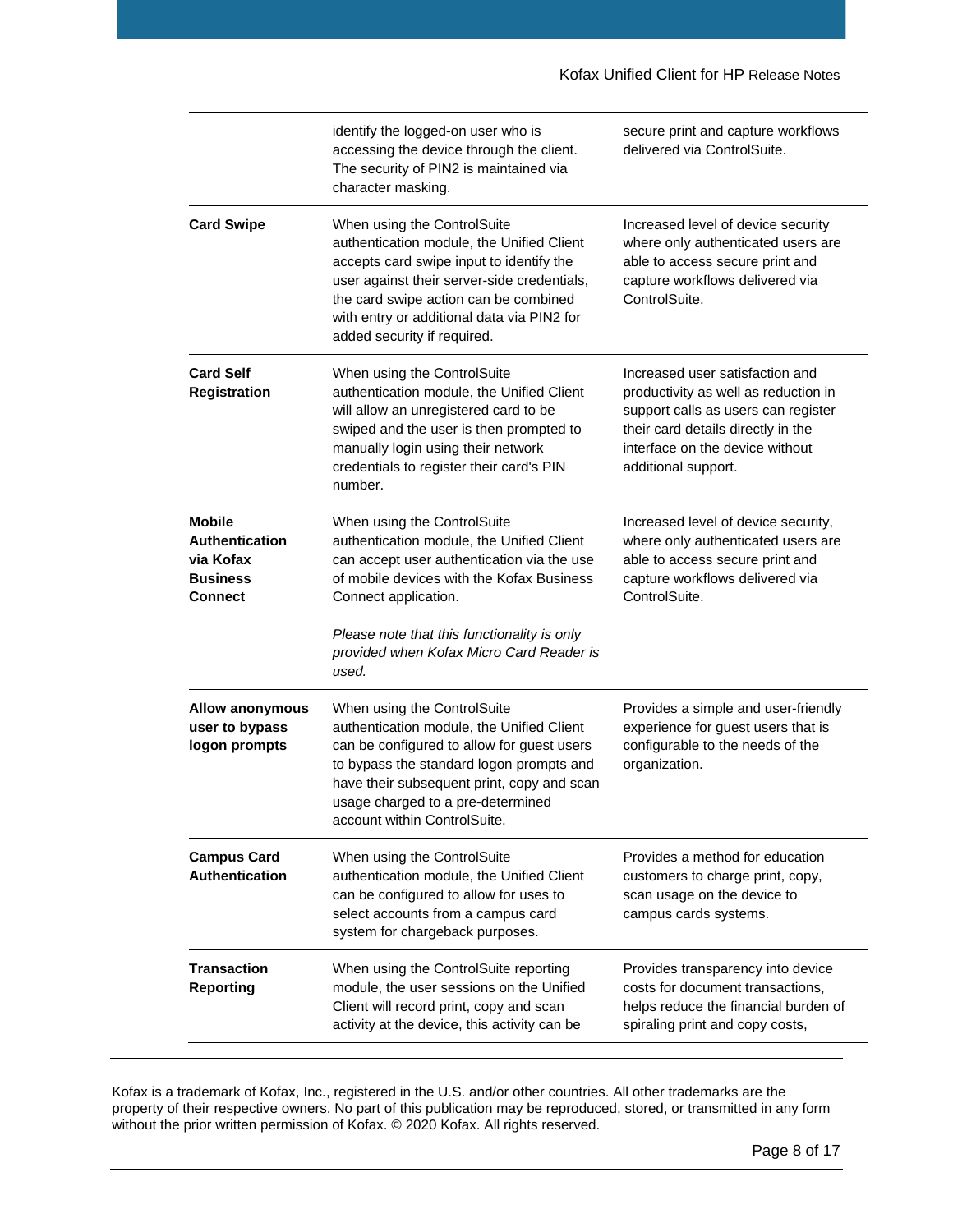|                                                               | recorded against the user, the dept that the<br>user resides in or a billing code that the<br>user has chosen for this transaction. The<br>recorded transactional data is sent to the<br>centralized database for reporting<br>purposes.                                                                                                                                                                                                                                                                                                                                                               | allows constraints to be applied<br>where necessary and provides<br>awareness of document production<br>costs to the customer and partners.                                                                             |
|---------------------------------------------------------------|--------------------------------------------------------------------------------------------------------------------------------------------------------------------------------------------------------------------------------------------------------------------------------------------------------------------------------------------------------------------------------------------------------------------------------------------------------------------------------------------------------------------------------------------------------------------------------------------------------|-------------------------------------------------------------------------------------------------------------------------------------------------------------------------------------------------------------------------|
| <b>Account Limits</b><br>for Print & Copy                     | When using the ControlSuite<br>authentication module, the Unified Client<br>can allow ControlSuite account limits and<br>usage enforcement on copy and print jobs.<br>Escrow for print jobs is also supported,<br>where the print job is priced from the job<br>data beforehand and funds from the users<br>account are set in escrow until the job is<br>completed. Once the job is complete, the<br>funds are released from escrow and the<br>appropriate value is debited from the users<br>account. If there are insufficient funds, the<br>print job is denied and the funds are not<br>escrowed. | Provides organizations more<br>control to manage pay for printing<br>and provides awareness of<br>document production costs to the<br>customer and partners.                                                            |
| <b>Billing Codes</b>                                          | When using the ControlSuite<br>authentication module, the Unified Client<br>can be configured to pop-up a billing code<br>screen for print and copy transactions and<br>this billing code is applied to the<br>transaction for billing purposes.                                                                                                                                                                                                                                                                                                                                                       | Increases user satisfaction and<br>productivity by allowing users to set<br>billing codes against selected jobs<br>within the print release or copy<br>workflow.                                                        |
| <b>Card Reader</b>                                            |                                                                                                                                                                                                                                                                                                                                                                                                                                                                                                                                                                                                        |                                                                                                                                                                                                                         |
| Feature                                                       | <b>Description</b>                                                                                                                                                                                                                                                                                                                                                                                                                                                                                                                                                                                     | <b>Benefit</b>                                                                                                                                                                                                          |
| <b>Kofax Card</b><br><b>Readers</b>                           | When using the ControlSuite<br>authentication module, the Unified Client<br>supports Kofax Micro USB Card Readers.                                                                                                                                                                                                                                                                                                                                                                                                                                                                                     | Increased user satisfaction with<br>using card readers that are<br>developed alongside the embedded<br>application. Allows partners to order<br>card readers from same price list as<br>the core ControlSuite software. |
| <b>Usage of Third-</b><br><b>Party Card</b><br><b>Readers</b> | When using the ControlSuite<br>authentication module, the Unified Client<br>allows for the usage of HP and additional<br>third-party card readers. An associated<br>third-party card reader license will be<br>required.                                                                                                                                                                                                                                                                                                                                                                               | Increased user adoption as<br>partners and resellers can use their<br>own supplied card readers for user<br>authentication onto the Unified<br>Client.                                                                  |
|                                                               | A list of third-party card readers that have<br>had basic testing are as follows:                                                                                                                                                                                                                                                                                                                                                                                                                                                                                                                      |                                                                                                                                                                                                                         |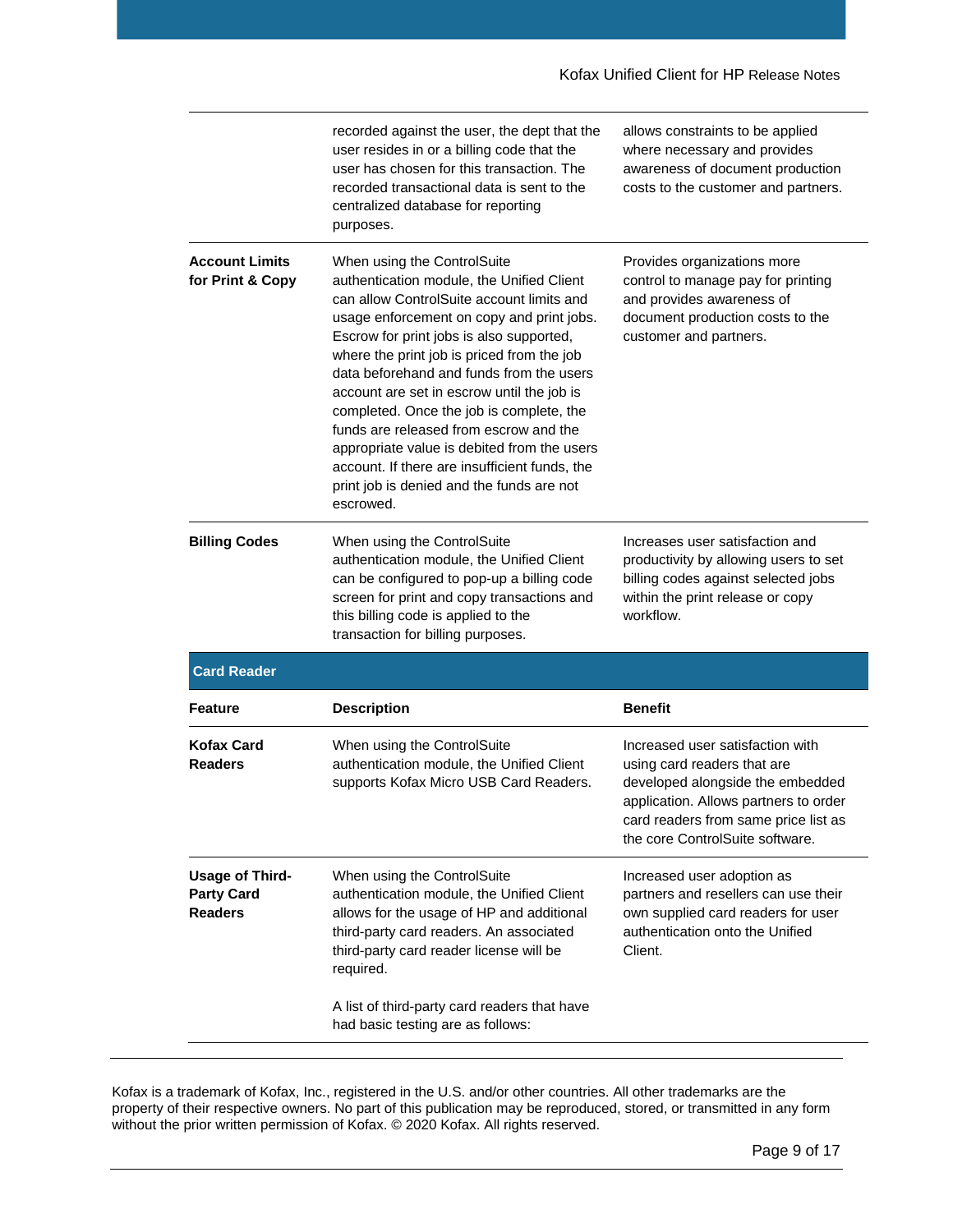- HP Universal Card Reader
- HP HIP2 Keystroke Reader
- Elatec TWN3
- Elatec TWN4
- RFIDeas pcProx RDR-7L81AKU
- RFIDeas pcProx RDR-80581AKU

| <b>Print Workflows</b>                                                 |                                                                                                                                                                                                                                                                                                                                                                                                                                                                                                           |                                                                                                                                                                                                                                                                                                                                                           |  |  |
|------------------------------------------------------------------------|-----------------------------------------------------------------------------------------------------------------------------------------------------------------------------------------------------------------------------------------------------------------------------------------------------------------------------------------------------------------------------------------------------------------------------------------------------------------------------------------------------------|-----------------------------------------------------------------------------------------------------------------------------------------------------------------------------------------------------------------------------------------------------------------------------------------------------------------------------------------------------------|--|--|
| <b>Feature</b>                                                         | <b>Description</b>                                                                                                                                                                                                                                                                                                                                                                                                                                                                                        | <b>Benefit</b>                                                                                                                                                                                                                                                                                                                                            |  |  |
| <b>Print Release</b>                                                   | With ControlSuite print, the Unified Client<br>can display a print release screen that the<br>logged-on user can use to release their<br>pending print jobs.<br>The print release screen contains<br>additional print workflow settings for the<br>user that allows print jobs to printed and<br>saved, increase the print volume of the job,<br>force a color job to black n' white, view<br>print job summary, select or deselect all<br>jobs, refresh the pending print jobs and<br>delete print jobs. | Increase in user productivity and<br>satisfaction by providing the user's<br>print jobs that are awaiting release<br>in a single screen, in addition<br>providing an increase in document<br>security as only the document<br>owner is able to access and release<br>their securely held print jobs<br>through the embedded application<br>on the device. |  |  |
| <b>Release All</b>                                                     | With ControlSuite print, the Unified Client<br>allows the user to simply release all<br>pending print jobs when the user selects<br>the 'Release All' prompt.                                                                                                                                                                                                                                                                                                                                             | Increase in user productivity and<br>satisfaction, whilst saving time and<br>reducing button presses to release<br>pending securely held print jobs in<br>a single transaction after logging-<br>on.                                                                                                                                                      |  |  |
| <b>Output Manager</b><br>sourced jobs<br>released via<br>release queue | With ControlSuite print, the Unified Client<br>can allow print jobs that originated from<br>Output Manager print queues to be<br>released.                                                                                                                                                                                                                                                                                                                                                                | Allows partners and resellers to<br>offer and utilize advanced output<br>management capabilities and have<br>print jobs released through the<br>standard ControlSuite print release<br>screen,                                                                                                                                                            |  |  |
|                                                                        | <b>Document and Data Capture Features</b>                                                                                                                                                                                                                                                                                                                                                                                                                                                                 |                                                                                                                                                                                                                                                                                                                                                           |  |  |
| <b>Feature</b>                                                         | <b>Description</b>                                                                                                                                                                                                                                                                                                                                                                                                                                                                                        | <b>Benefit</b>                                                                                                                                                                                                                                                                                                                                            |  |  |
| <b>Unified Capture</b><br>Component                                    | The HP Unified Client uses the Unified<br>Capture Component in ControlSuite<br>capture that allows capture workflows to be<br>deployed and used across multiple<br>supported device vendors.                                                                                                                                                                                                                                                                                                              | Increased user satisfaction and<br>productivity where standard capture<br>workflows can used across multiple<br>device vendors (Unified Clients<br>only).                                                                                                                                                                                                 |  |  |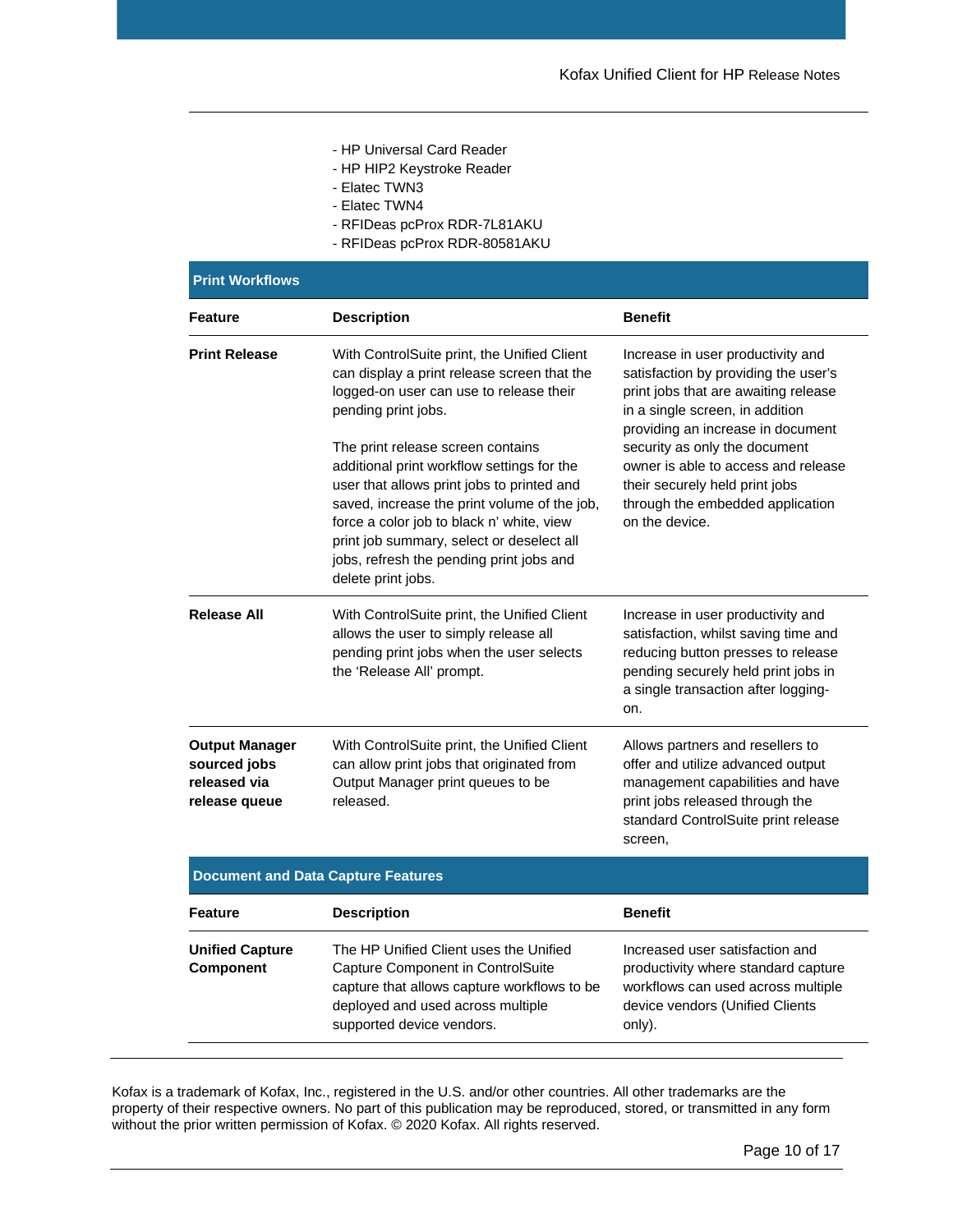| <b>Forms Capture</b>                 | With ControlSuite capture, the Unified<br>Client supports the use of basic forms that<br>provides a selection of advanced capture<br>workflows delivered by ControlSuite<br>capture, this includes the ability to scan to<br>email, scan to folder, scan to workflows as<br>well as scripting support and OCR<br>functionality.                                                                                                                              | Increased user productivity and<br>satisfaction as users can access<br>advanced scanning functionality<br>delivered via ControlSuite directly<br>on the embedded interface on the<br>device.                                                              |
|--------------------------------------|--------------------------------------------------------------------------------------------------------------------------------------------------------------------------------------------------------------------------------------------------------------------------------------------------------------------------------------------------------------------------------------------------------------------------------------------------------------|-----------------------------------------------------------------------------------------------------------------------------------------------------------------------------------------------------------------------------------------------------------|
| <b>Scripting</b>                     | With ControlSuite capture, the Unified<br>Client allows dynamic scripting that<br>provides flexibility in creating forms<br>especially when it comes to integrating<br>with other systems that do not necessarily<br>have a built-in integration.                                                                                                                                                                                                            | Provides simplicity, efficiency, and<br>accuracy of information by ensuring<br>that forms are appropriate to the<br>selected task.                                                                                                                        |
| <b>Field Types</b>                   | With ControlSuite capture, the Unified<br>Client supports the use of ControlSuite<br>capture field types, these field types can<br>be any of the following: List, Lookup List,<br>Text, Date, Numeric, Checkbox, Tree,<br>Label or Button.                                                                                                                                                                                                                   | Increased user productivity and<br>satisfaction by ensuring that data is<br>entered in the right format such that<br>database lookups can execute<br>correctly and business systems are<br>populated with meaningful<br>information.                      |
| <b>Route to Email</b>                | With ControlSuite capture, the Unified<br>Client allows documents to be routed to<br>email addresses that are configured on the<br>server. The scan job can be sent to and<br>copied (cc and bcc) to email address. Field<br>and/or Component RRTs can also be used<br>within this workflow.                                                                                                                                                                 | Increased user satisfaction and<br>productivity as users can access<br>and capture documents direct into<br>pre-configured scan to email<br>workflows that is delivered via<br>ControlSuite capture directly on the<br>embedded interface of the device.  |
| <b>Route to Folder</b>               | With ControlSuite capture, the Unified<br>Client allows documents to be routed to<br>folders that shows multiple fields that are<br>configured on the server. The user is able<br>to browse a folder directory and set a<br>default document name, whilst also<br>browsing for a folder path via a local tree<br>structure or UNC structure and can<br>rename the Schema. Field, Component<br>and/or Password RRTs can also be used<br>within this workflow. | Increased user satisfaction and<br>productivity as users can access<br>and capture documents direct into<br>pre-configured scan to folder<br>workflows that is delivered via<br>ControlSuite capture directly on the<br>embedded interface of the device. |
| <b>Route to</b><br><b>SharePoint</b> | With ControlSuite capture, the Unified<br>Client allows documents to be routed to<br>SharePoint servers that shows multiple<br>fields that are configured on the server.<br>The user is able to change and search a                                                                                                                                                                                                                                          | Increased user satisfaction and<br>productivity as users can access<br>advanced scanning functionality via<br>SharePoint that is delivered via                                                                                                            |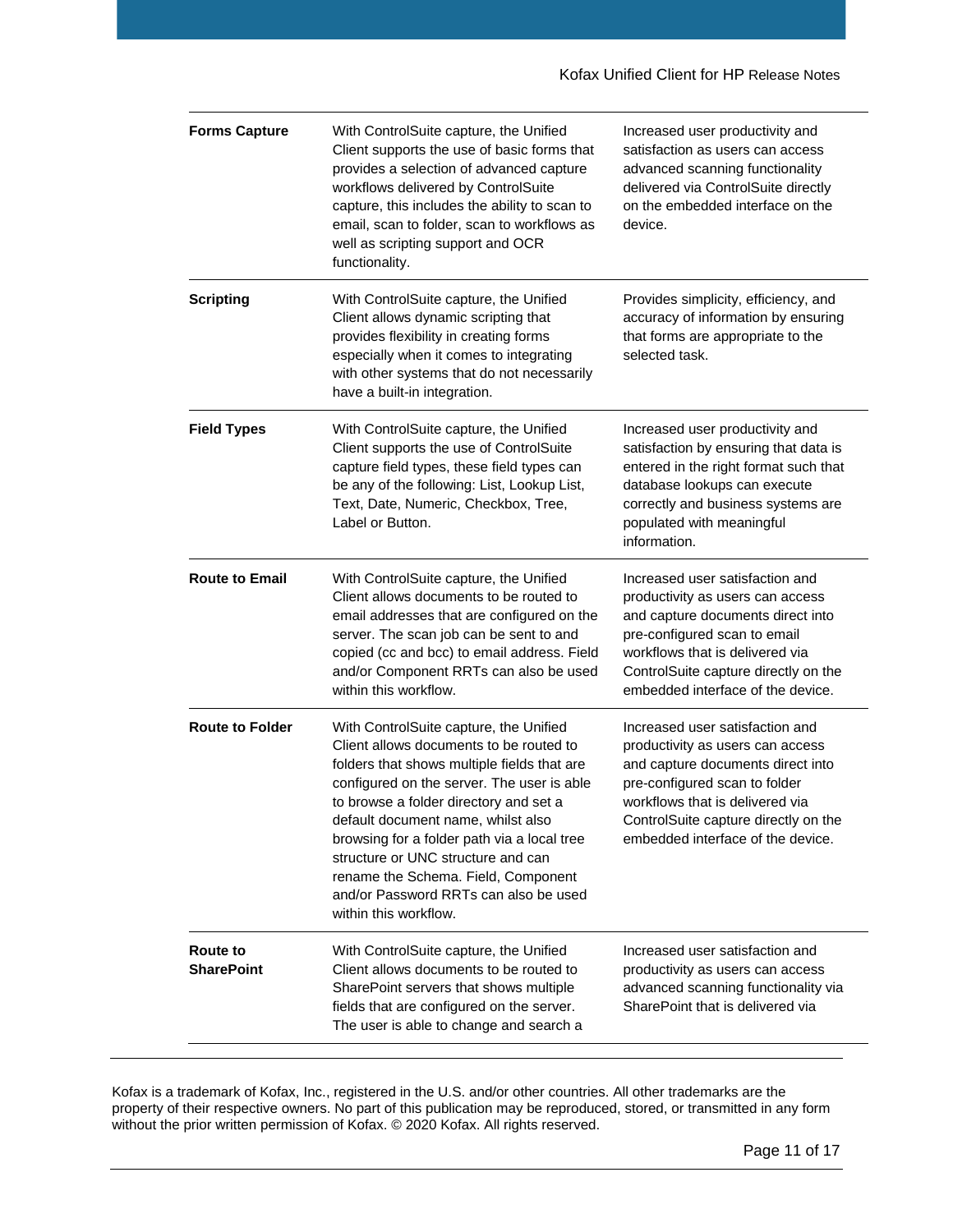|                                                        | site whilst changing a document library, set<br>a document name and change content<br>type. Field, Component and/or Password<br>RRTs can also be used within this<br>workflow.                                                                                                              | ControlSuite capture directly on the<br>embedded interface of the device.                                                                                                                                                 |
|--------------------------------------------------------|---------------------------------------------------------------------------------------------------------------------------------------------------------------------------------------------------------------------------------------------------------------------------------------------|---------------------------------------------------------------------------------------------------------------------------------------------------------------------------------------------------------------------------|
| <b>Route to</b><br><b>Microsoft</b><br><b>OneDrive</b> | With ControlSuite capture, the Unified<br>Client allows documents to be routed to<br>OneDrive Business and/or Personal<br>accounts with folder creation and ability to<br>share files publicly or with<br>an email address, whilst maintaining<br>versioning when replacing existing files. | Increased user satisfaction and<br>productivity as users can access<br>advanced scanning functionality via<br>OneDrive that is delivered via<br>ControlSuite capture directly on the<br>embedded interface of the device. |
| <b>Device Features</b>                                 |                                                                                                                                                                                                                                                                                             |                                                                                                                                                                                                                           |
| <b>Feature</b>                                         | <b>Description</b>                                                                                                                                                                                                                                                                          | <b>Benefit</b>                                                                                                                                                                                                            |
| Device Timeout                                         | The logged-on user is automatically logged<br>out of the active session when the device<br>timeout occurs and all transactions (copy,<br>print and scan) are routed and reported<br>correctly.                                                                                              | Increased level of device security,<br>where the user is logged out of their<br>active user session when then<br>device timeout occurs.                                                                                   |
| Device Soft<br>Keyboard                                | The Unified Client will use the device's soft<br>keyboard for user data entry.                                                                                                                                                                                                              | Increase in user productivity and<br>satisfaction as the soft keyboard<br>displayed on device will be familiar<br>to the user as used for other<br>device-based activities.                                               |
| Device Home<br><b>Button</b>                           | When the Unified Client is configured as<br>the authentication agent, when the user<br>selects home on the device the user is<br>taken back to the specified home screen<br>on the device.                                                                                                  | Increased user adoption and<br>satisfaction as the user can simply<br>return to the specified home screen<br>by pressing the device home<br>button.                                                                       |
| Rename<br>Embedded App on<br>device home<br>screen     | The system admin can rename the<br>application on the device home screen.<br>This rename process will override any<br>dynamic localization on the end point<br>through device language localization. This<br>configuration is handled via DRS.                                              | Increased user adoption and<br>satisfaction as the application name<br>on the interface of the device can<br>be tailored towards the customer<br>needs.                                                                   |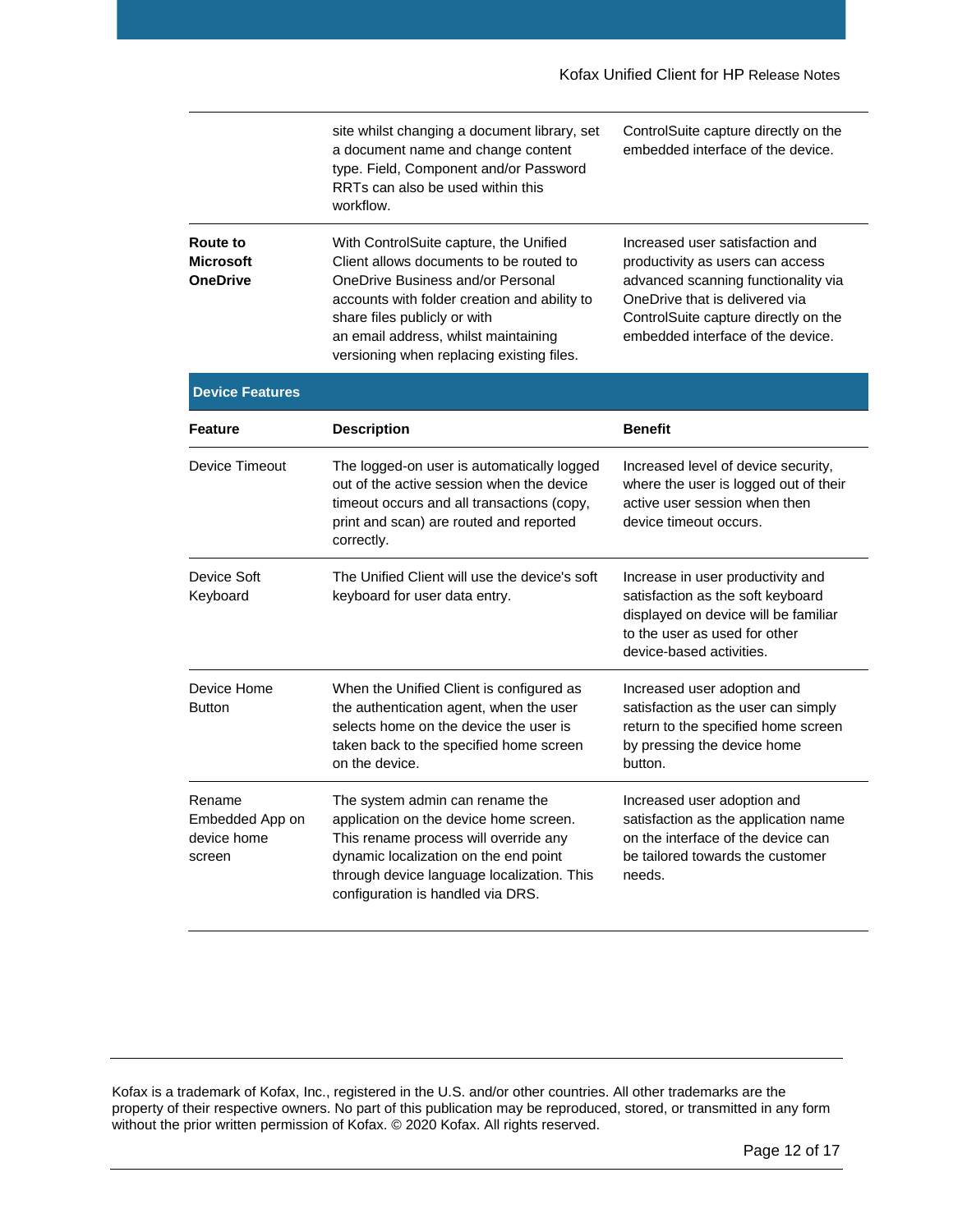| <b>Installation and Management Features</b>                     |                                                                                                                                                                                                                                                                                                                                                                                                         |                                                                                                                                                                             |  |  |
|-----------------------------------------------------------------|---------------------------------------------------------------------------------------------------------------------------------------------------------------------------------------------------------------------------------------------------------------------------------------------------------------------------------------------------------------------------------------------------------|-----------------------------------------------------------------------------------------------------------------------------------------------------------------------------|--|--|
| <b>Feature</b>                                                  | <b>Description</b>                                                                                                                                                                                                                                                                                                                                                                                      | <b>Benefit</b>                                                                                                                                                              |  |  |
| <b>Device</b><br><b>Registration</b><br><b>Service</b><br>(DRS) | The configuration of the Unified Client for<br>HP will be handled via the Device<br>Registration Service (DRS). This is a<br>shared service that handles device<br>configuration for both ControlSuite print<br>and capture components and individual<br>products.                                                                                                                                      | Provides reseller partners and<br>customers with a centralized tool to<br>configure the Unified Client.                                                                     |  |  |
|                                                                 | The version of DRS that supports the<br>Unified Client for HP is DRS version 8.1.1<br>(or higher).                                                                                                                                                                                                                                                                                                      |                                                                                                                                                                             |  |  |
| Device Web<br>Server (DWS)                                      | The Kofax Device Web Server (DWS) is<br>used to provide the client interface to the<br>HP device. Dependent on server<br>specification a single DWS instance can<br>support up to 400 devices.                                                                                                                                                                                                          | Provides reseller partners and the<br>customer system administrator with<br>a centralized service via<br>ControlSuite that facilitates the<br>Unified Client on the device. |  |  |
|                                                                 | The version of DWS that supports the<br>Unified Client for HP is DWS version<br>5.10.0 (or higher).                                                                                                                                                                                                                                                                                                     |                                                                                                                                                                             |  |  |
| <b>TLS Secure</b><br><b>Communication</b>                       | The Unified Client will use TLS 1.2 to<br>secure the connection to the Kofax<br>application server(s).                                                                                                                                                                                                                                                                                                  | Provides a secure method to<br>communicate between the device<br>and the backend Kofax servers.                                                                             |  |  |
| <b>DWS Failover</b><br><b>Capability</b>                        | The Unified Client on the device will allow<br>failover capability for connection to the<br>server-based DWS service that will allow<br>the device to switch to another online<br>configured DWS service in the event of the<br>original DWS going into an offline state.<br>Please note that any in-flight scan or print<br>jobs or inputted meta-data when a failover<br>occurs may not be preserved. | Maximize device uptime with<br>failover capability to ensure device<br>is able to connect to another<br>ControlSuite DWS server in the<br>event of a network outage.        |  |  |
| <b>DCE Failover</b><br><b>Capability</b>                        | The Unified Client on the device when<br>configured with ControlSuite print<br>(Equitrac) will allow the DWS service to<br>switch over to another Equitrac DCE<br>service in the event of the original DCE<br>going into an offline state, this allows<br>devices connected to DWS to remain live<br>and facilitate logons, copy access and print<br>release should a network outage occur that         | Maximize device uptime with<br>failover capability to ensure that<br>DWS is able to connect to another<br>ControlSuite DCE server in the<br>event of a network outage.      |  |  |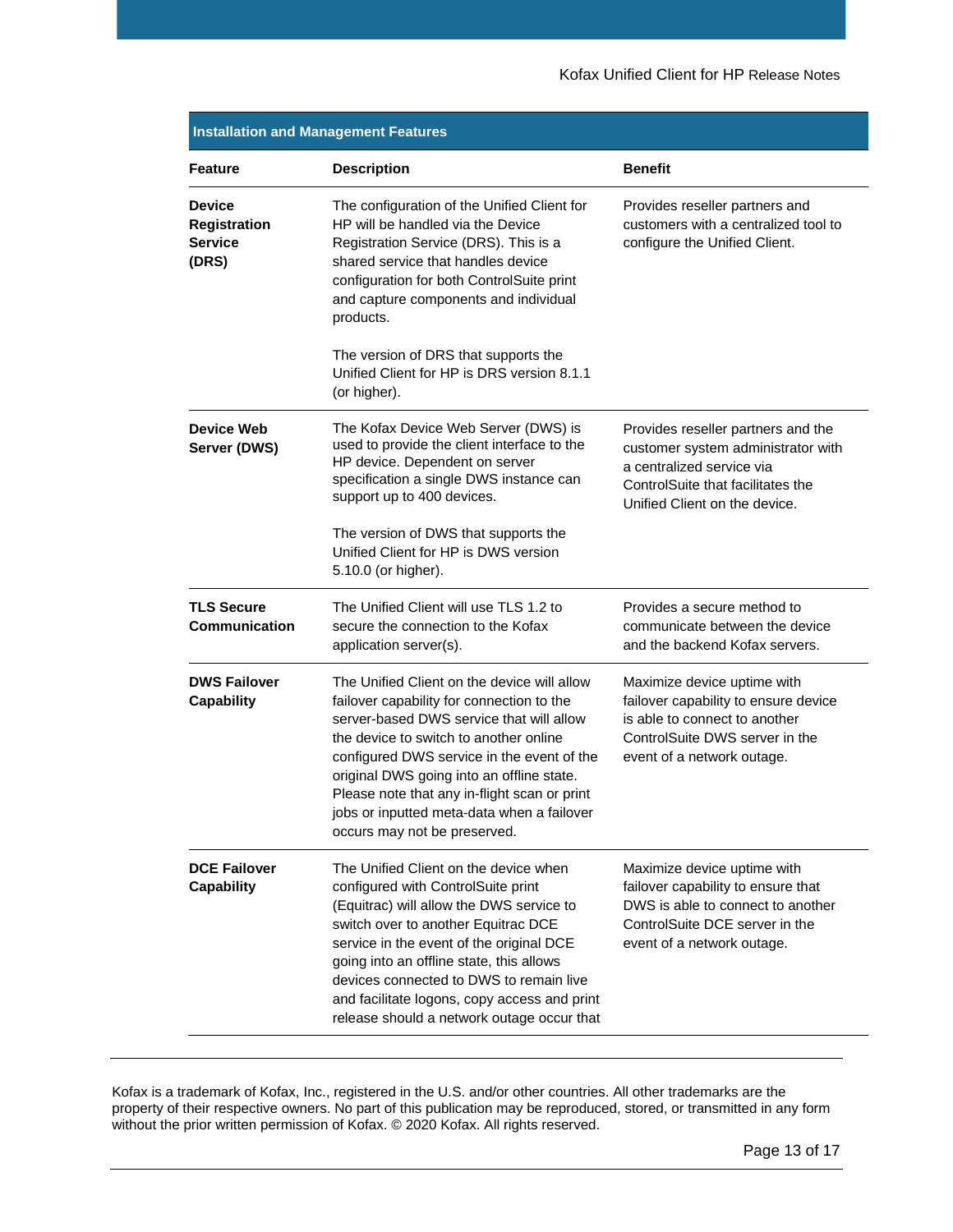|                                                              | results in one of the multiple DCE services<br>being unreachable.                                                                                                                                                                                                       |                                                                                                                                                                                                                                                                                                                              |
|--------------------------------------------------------------|-------------------------------------------------------------------------------------------------------------------------------------------------------------------------------------------------------------------------------------------------------------------------|------------------------------------------------------------------------------------------------------------------------------------------------------------------------------------------------------------------------------------------------------------------------------------------------------------------------------|
| <b>High Availability</b><br>via Load<br><b>Balancers</b>     | The connected ControlSuite servers and<br>services that the Unified Client utilizes can<br>be configured to use external load<br>balancers for maximum uptime.                                                                                                          | Maximize device uptime with<br>failover capability via external load<br>balancers to ensure that<br>ControlSuite servers and services<br>remain available in the event of a<br>network outage.                                                                                                                               |
| <b>FIPS 140-2</b><br>Compatible                              | The Unified Client supports the FIPS<br>Advanced Encryption Standard encryption<br>that is used on the ControlSuite capture<br>(AutoStore) server.                                                                                                                      | Increased security and compliance<br>by allowing US federal government<br>customers to use the client for<br>ControlSuite capture (AutoStore)<br>within a FIPS 140-2 environment.                                                                                                                                            |
| <b>Embedded Set-Up</b><br>Guides and<br><b>Release Notes</b> | The Unified Client and associated services<br>such as DRS and DWS are provided with a<br>supporting set of product documentation<br>that comprises of online Install Guides and<br>Release Notes.                                                                       | Allows partners to quickly locate<br>technical information on the<br>products to support their pre-sale,<br>deployment and on-going support<br>activities via the Kofax online<br>learning platform.                                                                                                                         |
| <b>Supported Devices</b>                                     |                                                                                                                                                                                                                                                                         |                                                                                                                                                                                                                                                                                                                              |
| <b>Feature</b>                                               | <b>Description</b>                                                                                                                                                                                                                                                      | <b>Benefit</b>                                                                                                                                                                                                                                                                                                               |
| <b>Supported Devices</b>                                     | The Unified Client is supported on HP<br>Multi-Functional Products (MFP), Single<br>Function Printers (SFP) and Digital<br>Senders that supports the HP FutureSmart<br>4 framework.<br>Devices with screen sizes of 4.3-inch or<br>7/8-inch screen sizes are supported. | Allows partners and customers to<br>deploy the Unified Client for<br>ControlSuite onto HP compatible<br>devices that provides the core<br>ControlSuite feature functionality to<br>latest range of HP FutureSmart 4<br>compatible Multi-Functional<br>Products (MFP), Single Function<br>Printers (SFP) and Digital Senders. |
|                                                              | The list of compatible HP devices will be<br>available on the online Kofax supported<br>device matrix at time of launch. The matrix<br>can be accessed at the following URL:<br>https://knowledge.kofax.com/MFD_Product<br>ivity/00 Supported Devices                   | The provided supported device<br>matrix allows partners to quickly<br>locate supported device information<br>to support their pre-sale and<br>deployment activities.                                                                                                                                                         |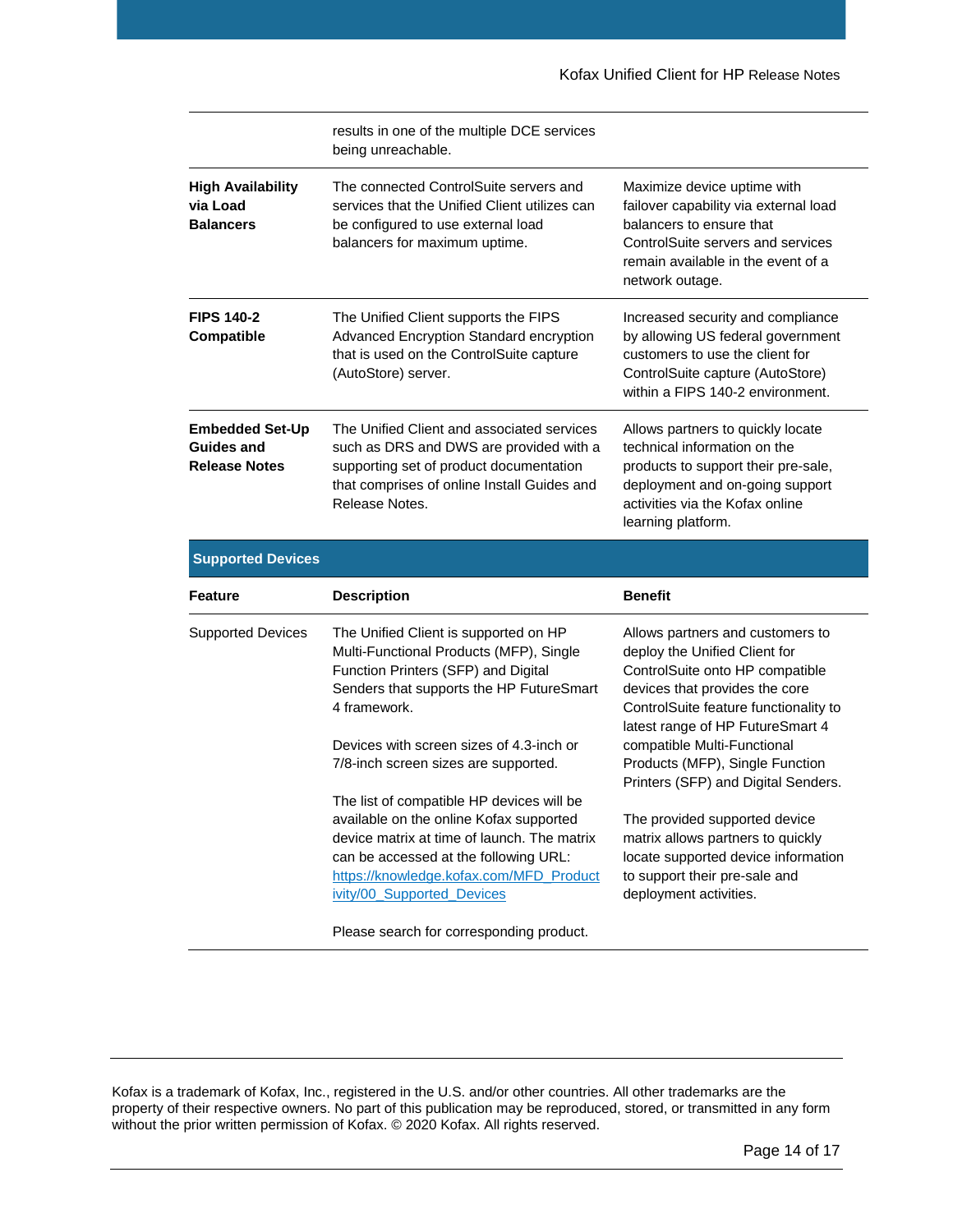## <span id="page-14-0"></span>**4 Known issues**

This section lists issues that you may encounter while working with your Kofax Unified Client for HP product. Workarounds are provided, as applicable.

| ID      | <b>Description</b>                                                                                                                                                                                                                                                                                  | <b>Resolution</b>                                                                                                                                                                                                                                                                                                                                                                                                                                                                                                                                                                                                                                                                                                                                                   |
|---------|-----------------------------------------------------------------------------------------------------------------------------------------------------------------------------------------------------------------------------------------------------------------------------------------------------|---------------------------------------------------------------------------------------------------------------------------------------------------------------------------------------------------------------------------------------------------------------------------------------------------------------------------------------------------------------------------------------------------------------------------------------------------------------------------------------------------------------------------------------------------------------------------------------------------------------------------------------------------------------------------------------------------------------------------------------------------------------------|
| 1448658 | When a device is set up for AutoStore only<br>with AutoStore configured for no<br>authentication, devices will not transition back<br>to the primary DWS when connection to it is<br>restored. In this case, DWS transition only<br>happens when a DWS goes offline.                                |                                                                                                                                                                                                                                                                                                                                                                                                                                                                                                                                                                                                                                                                                                                                                                     |
| 1447977 | If you update a previous release of<br>ControlSuite to ControlSuite 1.1 fix pack 2, and<br>DWS is updated from version 5.8 to version<br>5.10, the old DWS certificate is still used<br>instead of using the new 5.10 certificates.                                                                 | Complete the following steps:<br>Open Windows Services, right-click<br>1.<br>Device Web Server and select<br>Stop.<br>Go to<br>2.<br>C:\Windows\System32\config\syste<br>mprofile\AppData\Local\Nuance\Inte<br>grated\DWS\webserver\conf.<br>Delete the following files: dws-<br>3.<br>root.ca, dws-server-keys.jks, dws-<br>signed-server-key.jks<br>Start DWS in Windows Services.<br>4.<br>5.<br>If any device was registered against<br>DWS using the old certificate,<br>remove the old one named "Nuance"<br>DWS CA" and update the root CA<br>on the device using the<br>C:\Windows\System32\config\syste<br>mprofile\AppData\Local\Nuance\Inte<br>grated\DWS\webserver\dws-root-<br>ca.der file.<br>6.<br>Confirm any updated devices still<br>allow login. |
| 1412169 | If you enabled the Standard Kofax Guest<br>Authorization level in DRS, and you install a<br>new application on the HP device, the new<br>application might not receive the same Guest<br>permissions.                                                                                               | In DRS, run the Update Configuration<br>action to apply the Guest authorization<br>profile to the new application.                                                                                                                                                                                                                                                                                                                                                                                                                                                                                                                                                                                                                                                  |
| 1401481 | When scanning with the eCopy ShareScan<br>app, the scanning user is charged instead of<br>the billing code if scan tracking is disabled on<br>the Unified Client for HP.                                                                                                                            | Kofax will consider this in a future<br>release.                                                                                                                                                                                                                                                                                                                                                                                                                                                                                                                                                                                                                                                                                                                    |
| 1396608 | In some uninstall scenarios where connection<br>issues occur, DRS may report a failure<br>message even though the device was<br>removed. If this occurs, you can confirm that<br>the device was removed in the DWS Web<br>Administration page and the device's on-board<br>Web administration page. |                                                                                                                                                                                                                                                                                                                                                                                                                                                                                                                                                                                                                                                                                                                                                                     |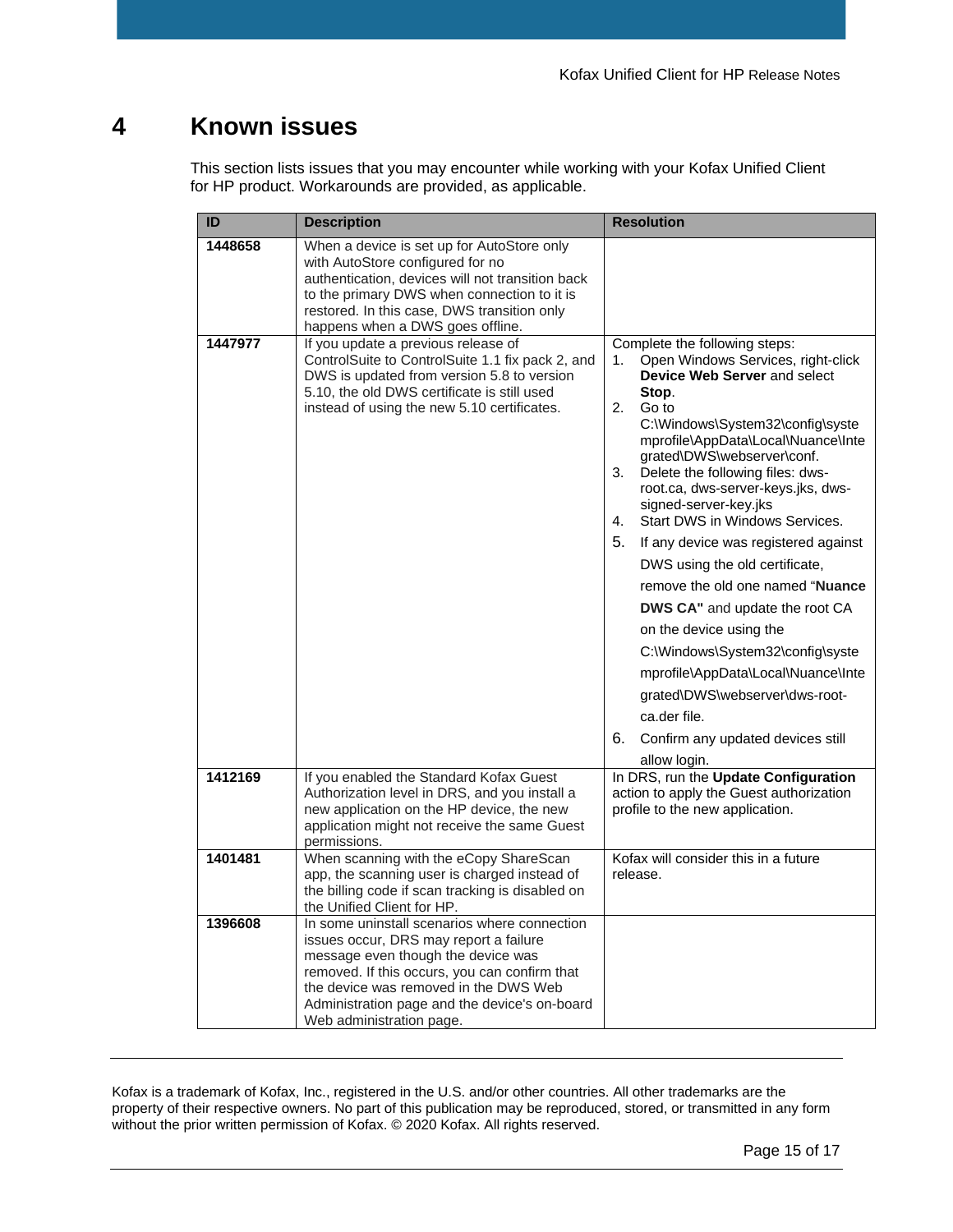#### *4.1 Color quota*

<span id="page-15-0"></span>For HP devices, color quota is only enforced during authentication. If you log in with no color quota, then you cannot perform color copies or prints. In-session enforcement of color quota does not happen. Note that overall account balance does take in to consideration the cost of color transactions based on color multiplier.

Due to platform restrictions it is recommended that each user be given a minimum balance to reduce the risk of overrun.